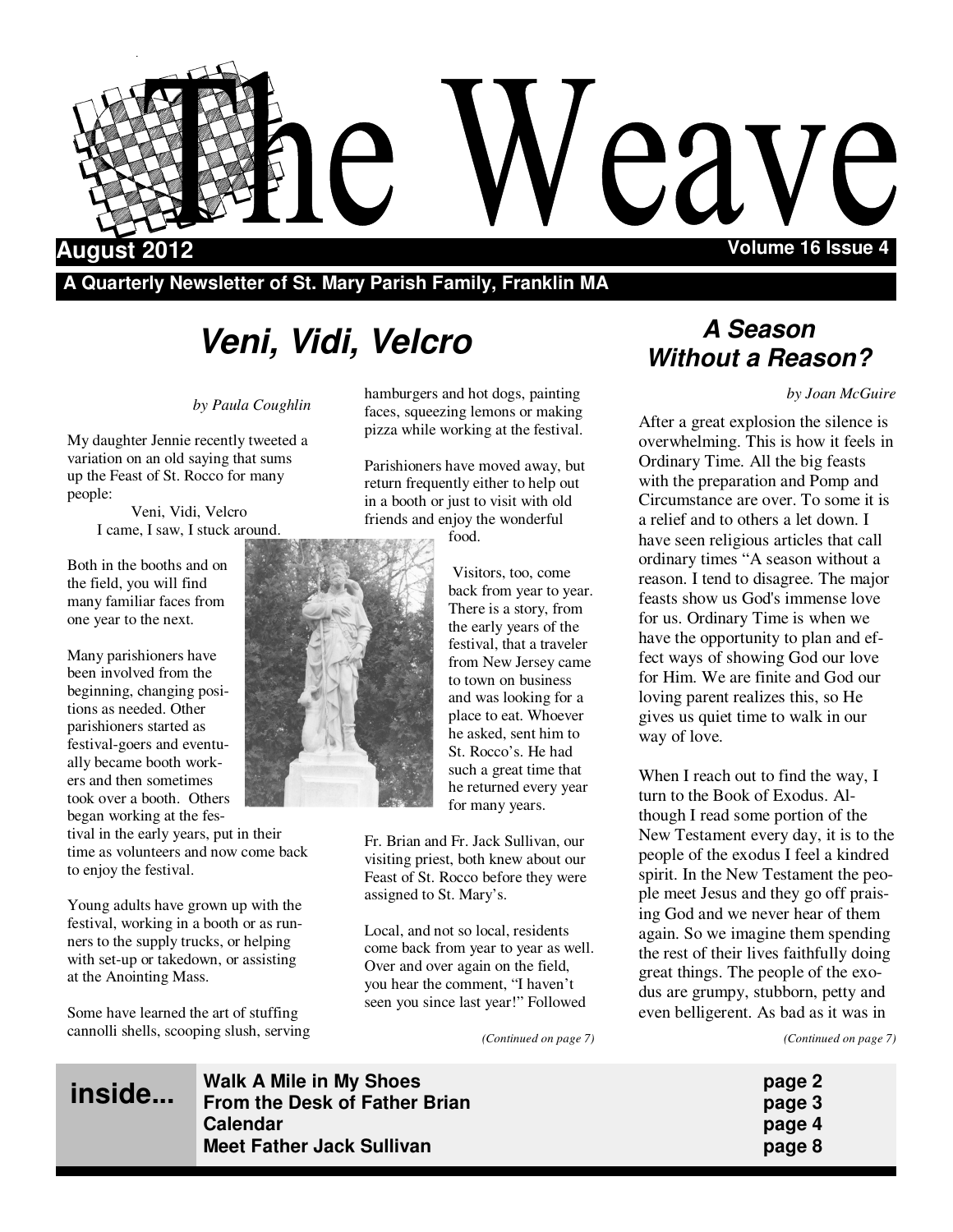## **Walk a Mile in My Shoes Corner**

#### *by Helen Brunelle*

As you are filling in your calendars for September, please write "**Friends of the Poor Walk**" on Saturday, September 29. **The Walk** is organized locally by our St. Vincent de Paul Society. Registration begins at 9:00 a.m. in Sacred Heart Hall (lower level of church). After registering, walkers may begin **The Walk**. We'll walk a total of 3 miles: along Oak Street, up Iroquois Drive, and back. **The Walk** ends at 11:00 a.m.

Participants collect pledges in a fixed

amount. All money is collected at the time the pledge is made, and should be turned in on the day of **The Walk**. 100% of the money raised in Franklin stays in Franklin, to help people who are struggling financially.

To register on-line for **The Walk** or to pledge money on-line, please go to the national website at www.svdpusa.org. Paper regis-

#### $\overline{\text{The}$  Weave



Published quarterly (February, April, August (February, April, August and November) by Saint Mary Parish, Franklin MA

Parish Publishing Publisher Father Brian Manning<br>Editor Joan McGuire Joan McGuire Contributing Editors: Jeffrey Archer Fr. Frank Campo Paula Coughlin Joe DePalo Katherine Ginnetty Nan Rafter Mark Storey

tration packets are available at the front doors of the church, at the rectory, and at www.stmarysfranklin.org. The website features all the necessary information for the local **Walk**. Also, people may register on the day of **The Walk**.

Last year's **Walk** was extremely successful, raising over \$5600!



We hope to see everyone return this year, along with hundreds more!

We invite the whole community to show concern for friends and neighbors who are heavily burdened by

stepping up and joining together for this worthwhile, pleasant fall event. Ready! Set! **WALK!**



**Feast of Saint Rocco Liturgical Services** 

**Sunday, August 5 Opening Mass 10:30am** 

**Saturday, August 11 Mass and Sacrament of Anointing of the Sick 10:00am on the festival grounds** 

**Sunday, August 12 Closing Mass 10:30am followed by the Procession of the St. Rocco statue to the festival grounds** 





# **Families'**

*by Katherine Ginnetty* 

While we're waiting for the annual St. Rocco festival this summer, parishioners at St. Mary's may want to investigate a summer reading website for adults, teens and children set up by a Colorado Catholic book and religious goods store named "Aquinas and more." This company's tagline, "Rebuilding Catholic culture, one soul at a time," reflects the nature of its mission. Only by reading about the Faith can Catholics come to appreciate it and learn about the profound implications of professing oneself as a Catholic.

The website, catholicsummerreading.com, contains a list of recommended reading for all ages, including a list of 100 recommended books for children by grade. Some of the titles for elementary school aged children are *Our Lady of Guadalupe* story book, *Adventures in Art*, and *Celtic Heritage Saints.* For older children and young teens, there is the *Ask the Bible Geek* series; and for teenagers there both classics such as CS Lewis' the *Screwtape Letters* and practical advice books like *Preparing your Faith for College.*

The website has links for establishing or joining on-line discussion groups, flyers for starting a parish reading group for any age or to supplement children's reading groups and other interactive opportunities such as nominating best books every year. In 2011 the adult winner was *Fatherless*  by Brian Gale, and the teen winner was *Black as Night* by Regina Doman. The website has been recording readers' votes since 2007, so there are many recommended winning titles. There are also a series of coloring pages for children to complete as they read (http://

catholicsummerreading.com/ CSR\_Packet2012.pdf).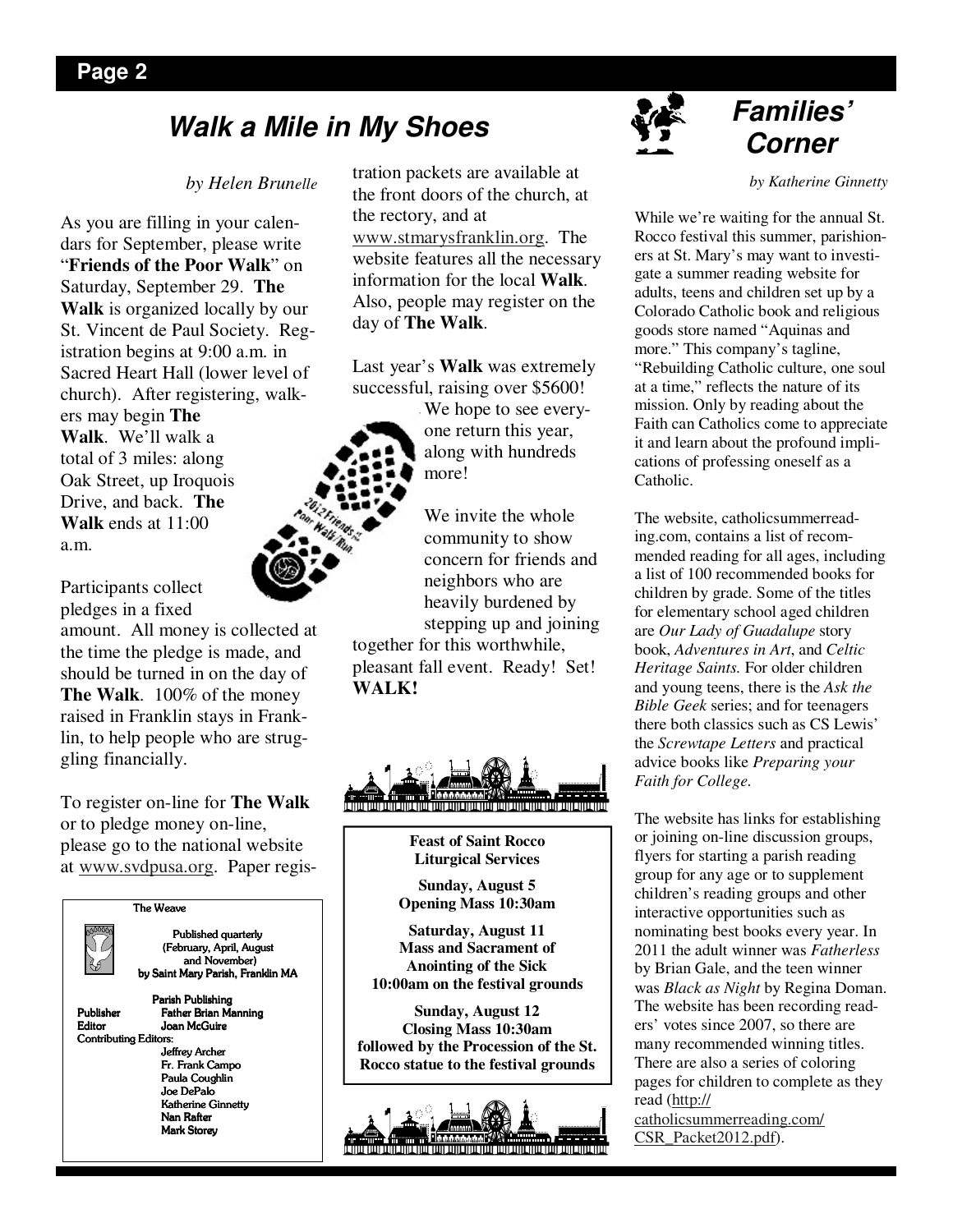## **From the Desk of Father Brian**

Time moves ever so quickly in life. When I was in kindergarten, I can remember waiting and waiting and waiting for things to happen: to go to Mt. Hope playground, to go on the bus and the 'elevator' to Boston or to go to Scituate to the beach at my grandmother's. I was always waiting and time seemed never to move. Life has certainly changed. Time moves faster than the speed of a computer! Now I am never waiting and always wishing for more time to get ready, or to breathe or to rest.

Every year, the Church has a "liturgical year." This is the calendar of religious events that we follow and celebrate that lets us tell our story. Some of you may say "What story?" The story of the Church is the story of Jesus Christ. We tell again the story of the Life, Death and Resurrection of Jesus Christ. Each year as we tell the story, we are different people who hear it. If we are young with lots of waiting time, we are one year older and have some more experiences. If we are older, then a fast year has flown by and we have had many experiences. During our lives in every year sickness, death, birth, graduation, separation, advancement, doubt, betrayal, and faithfulness may have occurred. When we hear the story of Jesus Christ as proclaimed in the Gospels at Mass, we may hear the same story, but because we have changed in big or small ways, the meaning of the story will be different in our lives.

The Church has set up our scripture at Sunday Mass to be in a three year cycle. Each year we read as the main Gospel Matthew, Mark or Luke. John is injected at various

points for us. The three regular Gospels are called 'the synoptic gospels". This means they were written from the 'eye witness' point of view. John's Gospel is different. It is a more philosophical and mellow Gospel of thought. Lots less details and lots of thought! It is interesting to note that most people do not realize that we actually read different Gospels in different years. The story over time has become one. It helps to remember and know that each Gospel writer has his own view and subtlety of meaning that he wants us to grasp. The first reading offered at Mass is usually from the Old Testament. This reading has been selected to match thematically with the Gospel. In using the first reading as tool to understand the Gospel, we gain much greater insight. During Ordinary Time, the second reading is mere a continuous reading from one of the epistles. It has meaning on its own, but is not connected to the Gospel. In many other countries, the second reading is not used during Ordinary Time.

It is important when we listen to God's holy word at Mass to frame some questions in our heads. We should be using all the skills that are expected of us when we are listening to a family member telling us something very important. If you do not listen, you will not hear.

Some of us tend to want God to entertain us in Church through his ministers and also the scripture and music. After all "Here I am in Church and what is the priest, the lay ministers and God going do for me?" How often do we say or hear "I do not get anything, or much, out of it." Imagine, being in the presence of the most holy God and not get much out of it!

## **View From the Pew**

*by Joan McGuire* 

#### **A job for Job**

At a Biblical Conference I attended a while ago, a group of the participants got together one night to tell our favorite Scripture story and share its significance. Most of the parables were from the New Testament but for me, possibly because what was happening in my life at that time, my choice was abundantly clear - the Book of Job.

Job is portrayed as a faithful man of God. The Hebrews describe these people as "righteous men." He lived faithfully and appeared therefore to be rewarded in his daily life.

As the story opens, the devil goads God into proving Job's faithfulness by allowing misfortunes to befall him. Originally, Job accepts his lot but then his friends come to visit and start to ask him what he did to have God punish him in this way. They are operating within the context of retributive theology in which God is the direct cause of the good and misfortunes that occur. Therefore Job must have done some evil to have God punish him in this way. Since he cannot understand what he did wrong he now blames God for being unfair. He is struggling with question of Justice in his life. Although he rejects the advice of his friends, he listens to another visitor (God) who appears. The stranger teaches Job that there is mystery to the happenings in the universe. He keeps asking Job "can you understand this?" and "can you control this?" At the end, Job seems to understand that there is a lot in human life that he could not understand or control.

This story was important to me for a number of reasons. First, I must be careful not to judge the happenings in the life of other people or to give critical advice about their sufferings. Secondly, since I cannot control or understand some of the happenings in my life, I have to trust God that all is for my eternal good.

*"Life is a mystery to be lived not a problem to be solved."* If I can accept this, I will be transformed even if the particular circumstances in my life may not be changed.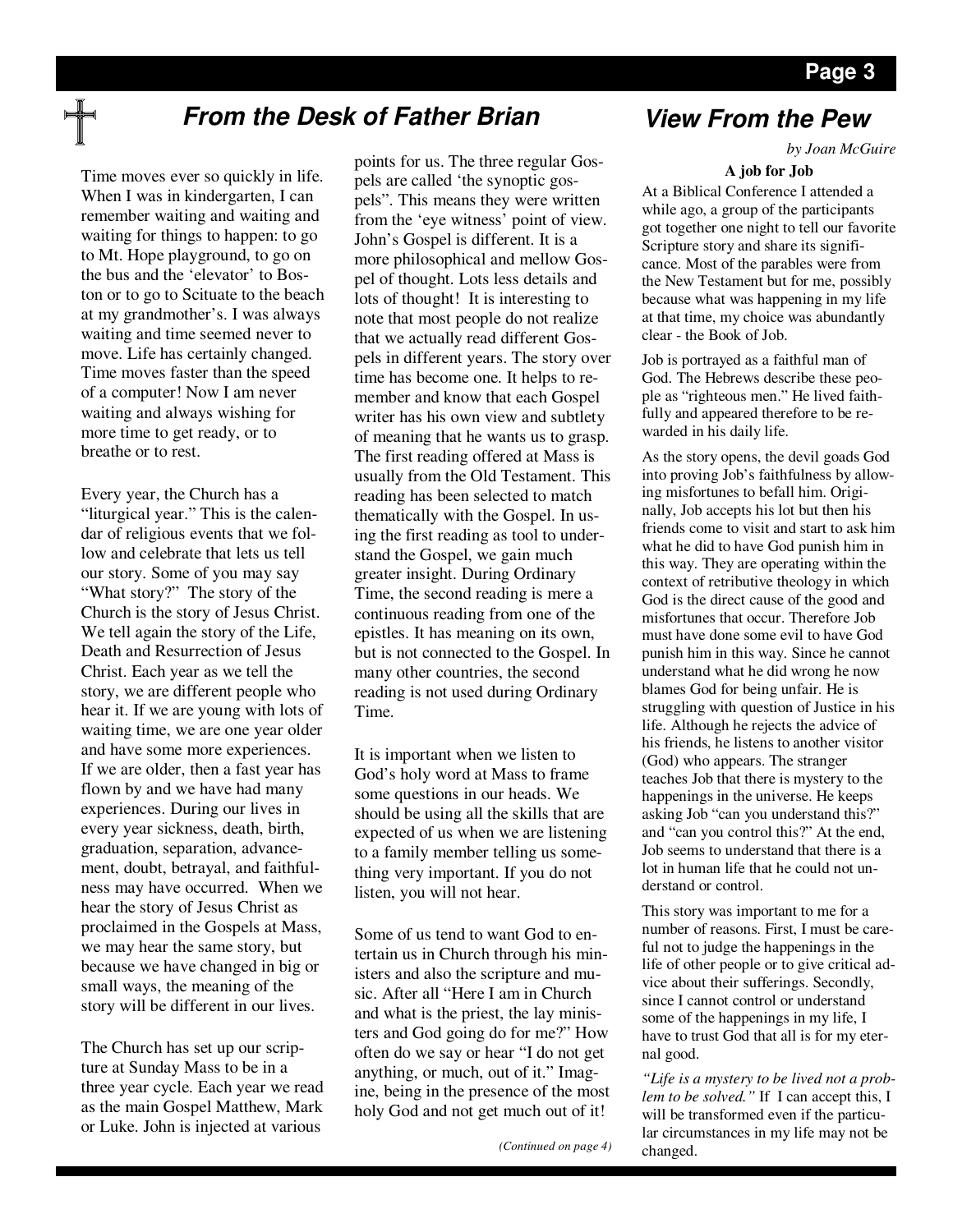#### **Page 4**



## **Mark Your Parish Calendar**

- **Aug. 3 First Friday Adoration**  Confession - 2:15
- Benediction 2:45
- **Aug. 4/5** Food Collection Weekend **Aug. 5** Opening Mass-Feast of St.
- Rocco, 10:30 **Aug. 5** Baptisms
- **Aug. 8** Mass at Forge Hill
- **Aug. 9 Feast of St. Rocco, 6-10pm**  Rides, midway and limited food booths open
- **Aug. 10 Feast of St. Rocco, 6-11pm**  Rides, midway and all food booths open
- **Aug. 11 Feast of St. Rocco Anointing Mass - 10am Aug. 11 Feast of St. Rocco**
- **11am-11pm Aug. 12 Feast of St. Rocco**
- **Closing Mass, 10:30am Aug. 12 Feast of St. Rocco**
- **12-9pm Aug. 14 Vigil Mass**
- **Feast of the Assumption Mass: 4pm Aug. 15 Feast of the Assumption of**
- **the Blessed Virgin Mary Masses: 7am, 9am, 7:30pm**
- **Aug. 18** Bookbag Collection
- **Aug. 19** Bookbag Collection
- **Aug. 19** Baptisms
- **Aug. 19** Baptismal Catechesis
- **Aug. 26** Baptisms
- **Aug. 28** Mass at nursing home
- **Sept. 1/2** Food Collection Weekend **Sept. 7 First Friday Adoration**

#### Confession 2:15 Benediction 2:45

- **Sept. 9** Baptisms
- **Sept. 9** Baptismal Catechesis
- **Sept. 9** Youth Mass resumes
- **Sept. 10 Health Ministry Meeting**
- **Sept. 11** Book Club Meeting
- **Sept. 12** Mass at Forge Hill
- **Sept. 16** Baptisms
- **Sept. 23** Baptisms
- **Sept. 25** Mass at nursing home Sept. 29 Friends of the Poor Walk
- **Sept. 30** Baptisms
- **Oct. 1** Health Ministry meeting
- **Oct. 6/7** Food Collection Weekend
- **Oct. 7** Baptisms
- **Oct. 9** Book Club Meeting
- **Oct. 10** Mass at Forge Hill
- **Oct. 14** Baptisms
- **Oct. 14** Baptismal Catechesis
- **Oct. 21** Baptisms
- **Oct. 23** Mass at nursing home
- **Oct. 27 Confirmation**
- **10am & 12pm**
- **Oct. 28 Confirmation 2pm**

It seems that there is a new scam invented every day. Keep a few helpful tips in mind, and you can tell those who might attempt a scam to just scram!

1) Be aware that you can be at risk from strangers, and from those close to you. Keep an open line of communication with a number of relatives.

2) Don't isolate yourself. Keep connected to family and friends, and find resources to stay active.

3) Tell solicitors or anyone who calls that you only respond to something in writing. Never give a credit card or bank account number over the phone to someone who calls you.

4) Sign up for the "Do Not Call" list, and check your credit report at www.AnnualCreditReport.com each year for free.

5) Use direct deposit for annuity or pension checks or any other regular income.

6) Do your research before donating to a charity.

|        | No, he came forth out of the ark.    | .7   |
|--------|--------------------------------------|------|
|        |                                      | uon: |
|        | while everyone else was in liquida-  |      |
|        | Noah. He was floating his stock      | ۰9   |
|        | ".pnintyeve byerything"              | ٠ç   |
|        | Noah - he took Ham on the ark.       | ٠t   |
|        | sured parrs.                         |      |
|        | Noah - he had a boatful of pre-      | ۰ε   |
|        | The cheetah.                         | ج.   |
|        | Flood lights.                        | ٠١.  |
|        |                                      |      |
|        |                                      |      |
|        | Oct .31 All Saints Day               |      |
|        | Vigil Mass - 4pm                     |      |
| Nov. 1 | <b>All Saints Dav</b>                |      |
|        | Masses: 7am, 9am, 7:30pm             |      |
|        | Nov. 2 First Friday Adoration        |      |
|        | Confession: 2:15                     |      |
|        | Benediction: 2:45                    |      |
|        | Nov. 3/4 Food Collection Weekend     |      |
|        | Nov. 4 Baptisms                      |      |
|        | Nov. 13 Book Club Meeting            |      |
|        | Nov. 14 Mass at Forge Hill           |      |
|        | Nov. 18 Baptisms                     |      |
|        |                                      |      |
|        | Nov. 18 Baptismal Catechesis         |      |
|        | Nov. 22 Thanksgiving                 |      |
|        | Mass at 8am                          |      |
|        | <b>Nov. 27</b> Mass at nursing home  |      |
|        | Dec. 1/2 Food Collection Weekend     |      |
|        | <b>Dec. 2</b> First Sunday of Advent |      |

## **Scam Scram Vehicle Donation Program**

by James Manning

Looking for a way to make a difference in our community? Then why not donate your old vehicle to the St. Vincent de Paul Society? Your donation will be converted into critical items for those in need, including food, clothing, shelter, medicine, and care for the elderly. Depending on its condition, your old vehicle may provide transportation to a family in need to allow them the dignity of keeping a job to support their family. And unlike other vehicle donation programs, your donation will be tied directly to our community. You will help someone in the immediate area. We also accept trucks, motorcycles, RVs, boats, and jet skis. If it rolls, floats, or flies, we can accommodate the donation. For more information, visit www.svdpusacars.com or call James Manning at (508) 341-2293.

## **...Fr. Brian**

#### *(Continued from page 3)*

I think we confuse ourselves with who God is. We come to Church to praise and give glory to God. As a gracious gift from Him, we receive The Risen Christ in Holy Communion and encounter Him in the Words of Scripture. Entertainment is at the Comcast Center or the various cinemas, God is in the Church.

So during this time of summer, it is very good time to reflect on why you come to Church and Mass and what you bring to Church. Reflection does not have to take a lot of time. When you are driving to Church, or when you are crossing the street to get to the doors, some private and quiet thought would be good. You could ask yourself: "what I am bringing to God today? Will I listen to what God is saying today, instead of what I want Him to say? What can I discover today that will help me this week?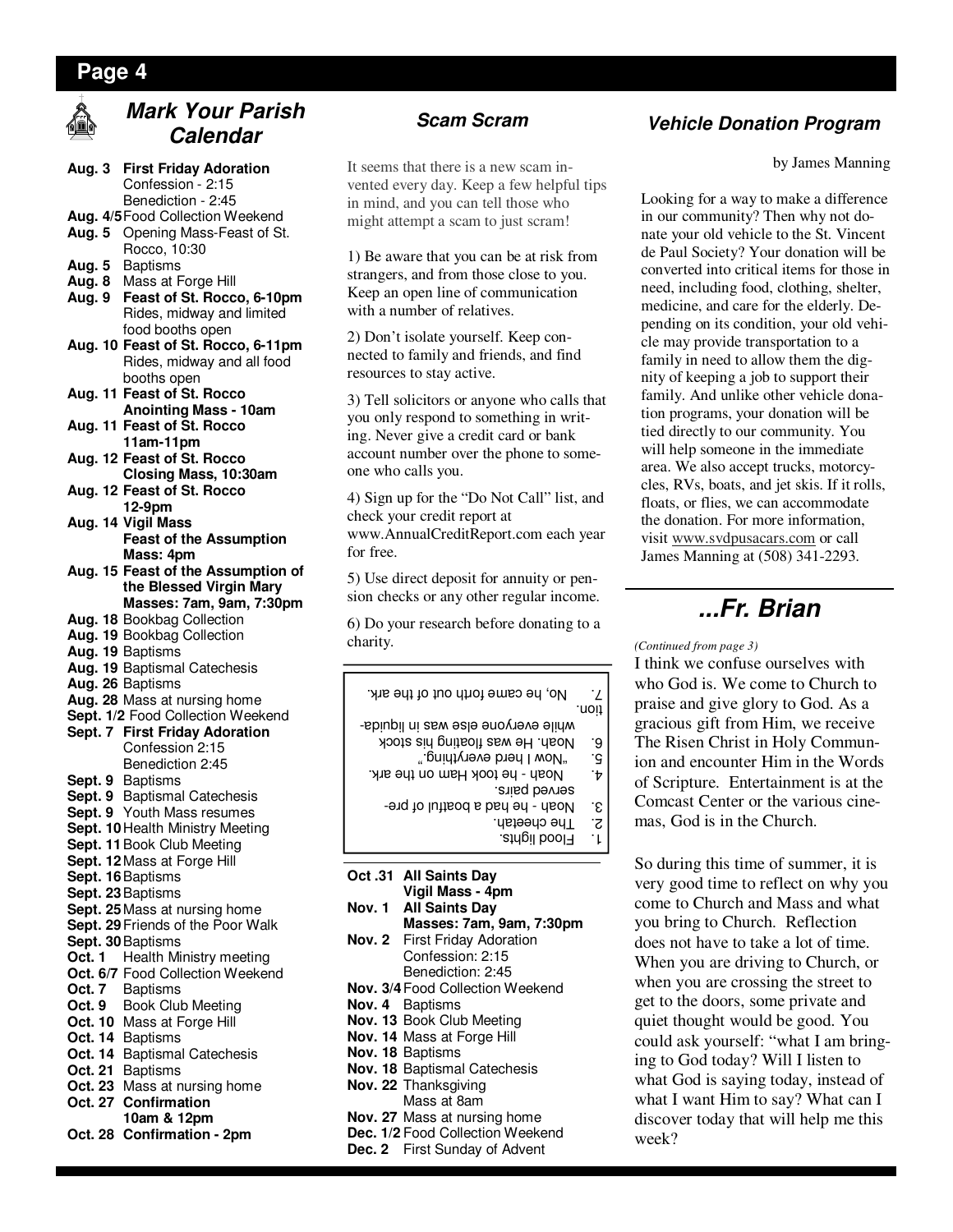

#### *by Nan Rafter, Parish Nurse*

In the last issue of the Weave, I wrote about having balance in your life. So many of you told me that they needed to look at their schedules and how they spend their time. I continue to challenge you, in a gentle way to take care of yourself.

As we enter the summer season, I find it important to take time to slow down and rest. Our society promotes an increase in stress and productivity by measuring our "worth" by how busy we are. Our stress levels are also increased through the vicarious trauma we receive from the media or just everyday life.

All of this stress can affect our sleep, which can affect our health. It is our responsibility to take care of ourselves and rest.

Speaking of rest, to help with a good nights sleep, here are some helpful hints;

> Walking one mile at a leisurely pace can help you to fall asleep up to 33% faster and deliver the same results as an over-the-counter sleep medication without the

## **A Time to Rest**

groggy side effects or addiction risk.

- To help avoid waking up at 3 a.m., eliminate "the nightcap" glass of wine. Alcohol can disrupt sleep by triggering a miniwithdrawal effect several hours after taking your last sip. An evening cup of coffee or a dish of coffee ice cream can keep you tossing and turning well into the early morning hours.
- If you eat high-protein foods that take a long-time to digest too close to your bedtime, stomach rumblings from digestion can actually wake you up.
- If you snack late at night choose easy to digest simple carbs like ice-cream, but don't forget portion control and do not have coffee ice cream!
- Challenge your mind 15 minutes before you go to bed. Doing a cross-word puzzle or sudoku can tire and refocus your mind off the things that interfere with sleep.

Ordinary outside sounds like birds

#### *PARISH COMMUNICATION*

This parish is very large and active. It is important for us to be able to give you accurate information and for you to be able to contact us as needed. If you wish to contact anyone at the rectory we can be reached by phone, 508-528-0020; Fax, 508-528-1641; or email. Here are email addresses for the clergy, Religious Education and rectory staff: Father Brian Manning: bmanning@stmarysfranklin.org Father Frank Campo: fcampo@stmarysfranklin.org Karen Ackles:reled.grades1-6@stmarysfranklin.org Jayne Malonson: reled.grades7-10@stmarysfranklin.org Liz Bertoni: reled.secretary@stmarysfranklin.org Patricia Buckley: reled.registration@stmarysfranklin.org Paula Coughlin: parishpublishing@stmarysfranklin.org Claire Perry: cperry@stmarysfranklin.org. Paulette Thomas: pthomas@stmarysfranklin.org Nan Rafter: nrafter@stmarysfranklin.org If your parish group or organization would like to place a notice in the bulletin, we must re-

ceive it **in writing** by 5pm Sunday afternoon for the following weekend. Information can also be submitted for inclusion on the parish website at any time. Bulletin or website information can be emailed to parishpublishing@stmarysfranklin.org

**If your organization is planning to use any parish facilities,** such as the church, church hall or new meeting rooms or school, for your meetings, events, etc. it is **necessary** that you call and reserve the time and place that you want. This is the **only** way that you can be assured of having your activity at the desired location.

**CHECK OUT OUR PARISH WEBSITE:** www.stmarysfranklin.org. There is a wealth of information available there.

singing, car-honking or dogs barking may not wake you up each time but can keep you from entering a deep, restful sleep. A solution could be listening to "white" noise like a fan or machine that causes a steady humming. If you have a television in your bedroom, turn it off at night or you may incorporate the nightly news or talk shows into your dreams!

I invite you to take the time to let your thoughts wander, rest your mind and dream

*Lord, the more we dream the farther our hopes will take us. Let us be carried on the wings of our dreams with a confidence yet unknown. May we accept our challenges with unfounded enthusiasm and naïve expectations, for nothing is impossible in your midst. Let us be blind to obstacles and limitations as we build your glorious kingdom.* 



**Feast of St. Rocco August 5-12 Thursday, August 9 6pm-10pm All rides open Hot dogs, burgers, pizza available** 

**\*\*\*\*\*\*\*\*\*\*** 

**All rides and food booths open Friday, August 10 6pm-11pm**  Saturday, August 11 11am-11pm **Sunday, August 12 12noon-9pm** 

> **Liturgical Services Sunday, August 5 Opening Mass 10:30am in the upper church**

**Saturday, August 11 Mass and Sacrament of Anointing of the Sick 10:00am on the festival grounds** 

**Sunday, August 12 Closing Mass 10:30am in the upper church followed by the Procession of the St. Rocco statue to the festival grounds**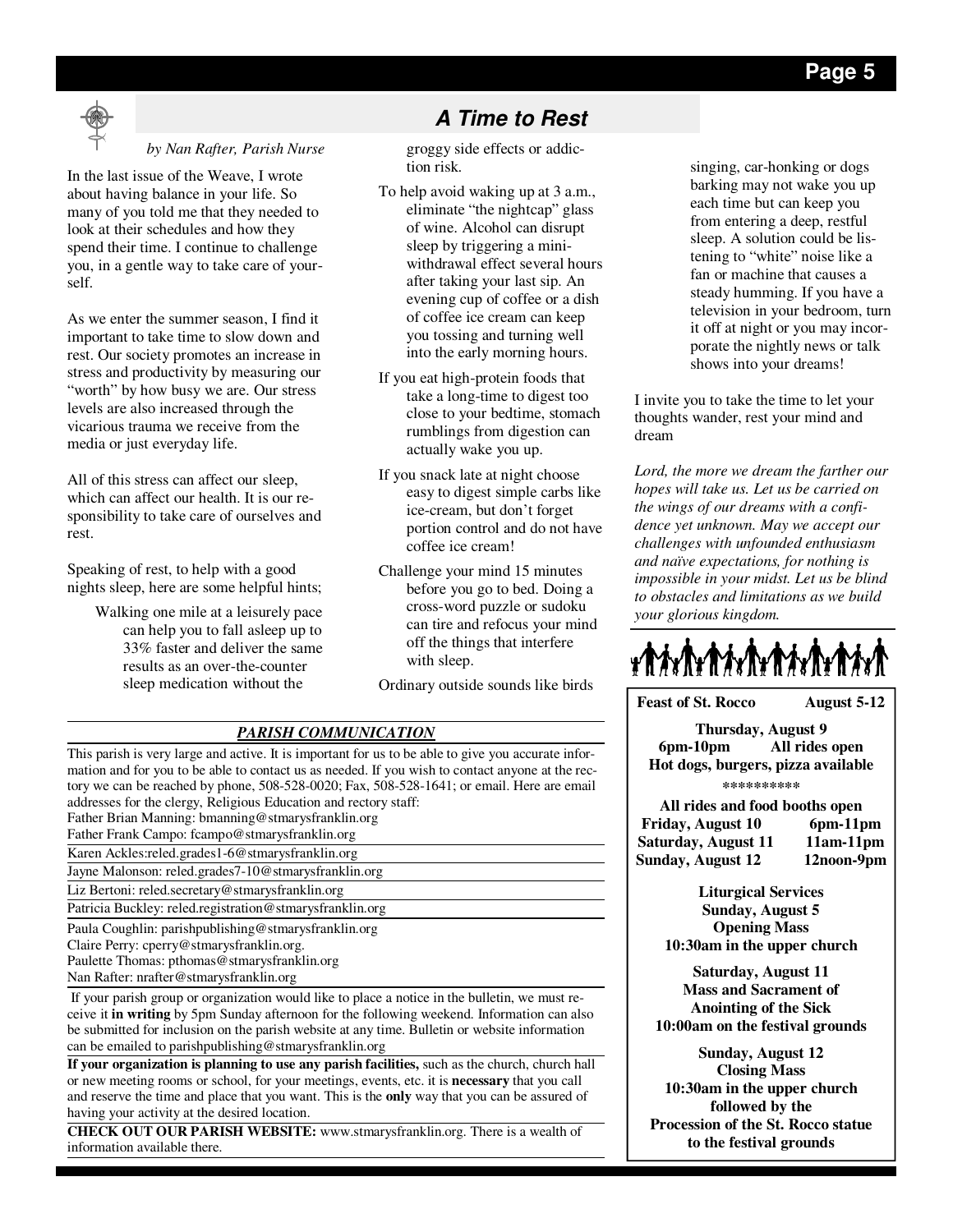## **Summer Reading "And Then Some"**

*by Father Frank Campo* 

What the ancients called "*Time's Winged Chariot*" applies to how fast this summer has come upon us and how fast it is coming to an end. Yet I will still suggest four modern books for summer reading, which are as beautifully written as they are a joy to read.

The first is **Illustrissimi** *("To the Illustrious Ones"),* a collection of letters by Pope John Paul 1. He wrote 40 of them, under a pseudonym and they were published by the Italian Catholic newspaper, "*Messaggero di S.Antonio*" in the early 1970's, when he was Cardinal Albino Luciano, archbishop and patriarch of Venice. They are highly unusual, written to people as far back in history as the Greek philosopher Hippocrates, covering saints, sinners, poets, authors through the centuries, and even including such fictional characters as Pinocchio. One of the letters is addressed to Jesus Christ Himself (*"I write trembling*.") Each letter is gem in itself.

The second book is **Joseph and Chico** ("*The Life of Pope Benedict XVI as Told by a Cat.")* Chico, the cat, describes his "best friend," then Joseph Cardinal Ratzinger. There is a drawing of Chico held by the Pope on the cover. The book is simply delightful and wonderfully illustrated. It is the Vatican authorized biography of the Pope for young people around the world. Yet adults can benefit from it, as well.



The third is **The Diary of a Country Priest** by the French novelist George Bernanos, a fictional journal about a young priest assigned to a small country town. It is a primer on what priestly life is. Furthermore, through its characters, it contains a positive, yet critical discussion of not only the life of a priest, but that of lay people, religious and the Church itself. The novel, also, deals with human frailties, such as gossip spread by some meanspirited parishioners who hearing of the priest's stomach problems conclude he is a secret alcoholic. Actually, the priest is suffering from stomach cancer. One of the most beautiful descriptions of the Blessed Mother ever written, appears in its pages, **"She is younger than sin; Younger than the race from which she came**.**"**

The fourth is **Lamb in His Bosom** by the American novelist, Caroline Miller. An unforgettable description of what the South was before the Civil War. A young mother, faced with the hardship of pioneer life in South Georgia, experiences a series of challenges including the death of her husband, leaving her alone with their small children in the wilderness. A stern country preacher visits her, but can only quote from the Old Testament Book of Job, **"***God giveth and God taken away."* The mother asks him instead, in the midst of her grief, "**Tell me of the Woman who walked the Moon."** Caroline Miller's lovely, singular description of Our Lady, based on the New Testament Book of Revelations, was written before her conversion to Catholicism.

These five books are summer reading for sure; and "*then some*" as they are not bound by any time or season.



**Feast of St. Rocco August 5-12** 

**August 5 Opening Mass 10:30 in the church** 

**Thursday, August 9 6pm-10pm All rides open Limited food booths open** 

**Friday, August 10 6pm-11pm All rides and food booths open Entertainment on the bandstand by The Reminisants** 

**Saturday, August 11 10am Anointing Mass and Sacrament of the Sick on the festival grounds** 

**11am-11pm All rides and food booths open Chocolate Chip Cookie Contest 1pm Entertainment on the bandstand DJ Giacomo in the afternoon Itamia in the evening** 

**Sunday, August 12 Closing Mass of St. Rocco 10:30am in the church Followed by procession with the statue to the festival grounds** 

**12noon-9pm All rides and booths open Entertainment on the bandstand DJ Bobby Costello during the day Jerry Secco in the evening Raffle drawing at 8:30pm**

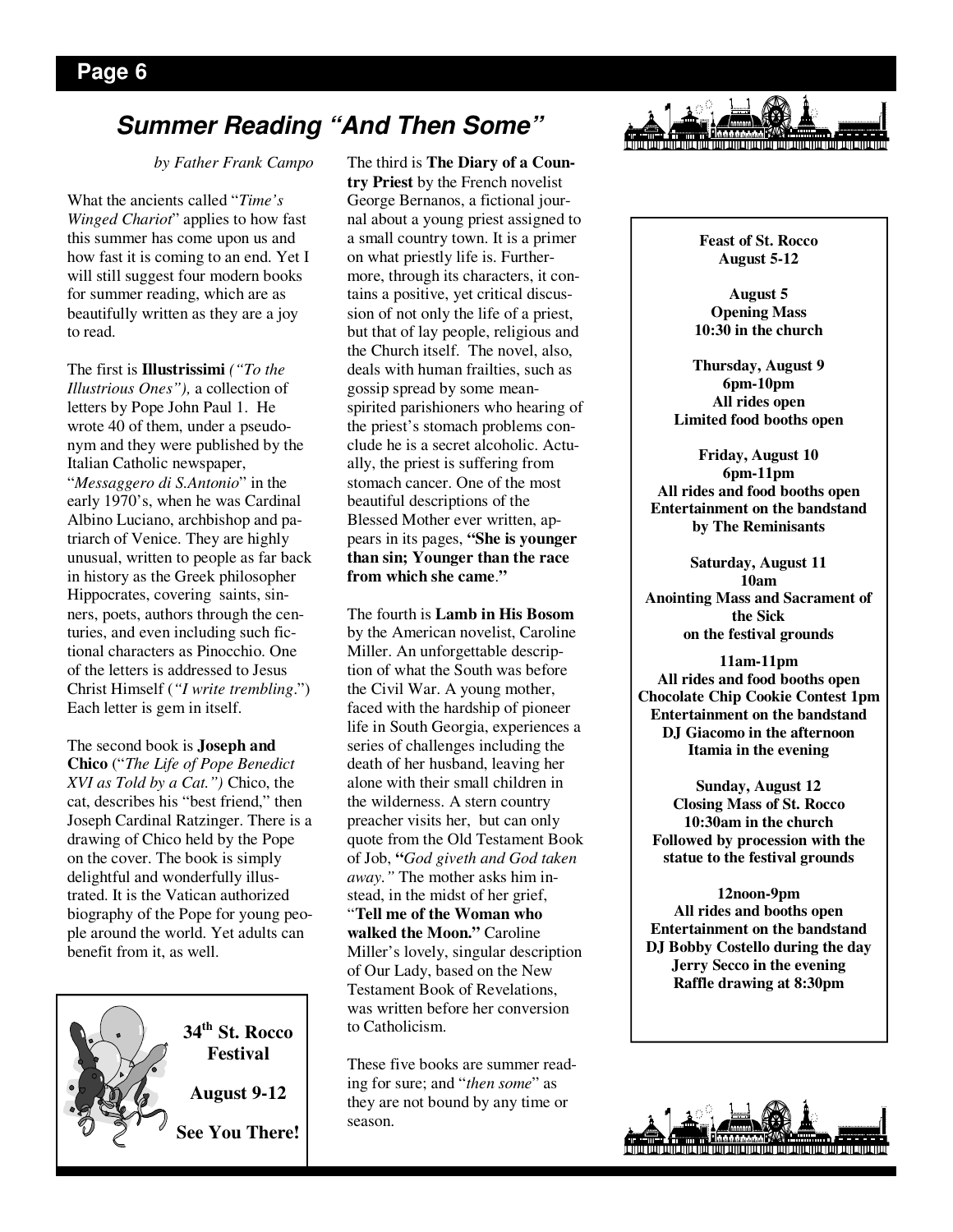## **...A Season Without Reason?**

#### *(Continued from page 1)*

Egypt, every time they met obstacles they whined for the good times in Egypt. They were saved from the Egyptian army and they complained (probably that they got wet feet). They were given manna to eat and they complained (where's the jelly?). When Moses went up the mountain and they felt abandoned they turned back to old ways and worshiped the golden calf. And God still didn't desert them. He offered them the Promised Land and He led them there in spite of themselves.

*Yahweh went before them by day in the form of a cloud to show them the way, and by night in the form of a pillar of fire to give them light. - Exodus 13: 21-22* 

 We too are pilgrims and God is our guide on our journey through the wilderness of life. However it must be pointed out that the Israelites had to focus carefully to observe His cloud from the others. At night God appeared as pillar of fire but He did not take away the darkness.

 Any good leader must be in sync with those he guides.

God our leader:

 dwells in us - He knows our needs better than we do

 Is alive in us - encouraging us to move on through the wildeness and stays with us when we rest

 Is a giver - bestowing special graces for each day's journey

 Is an friend - asking us to let go, to have faith in his molding us through some event

 Is a surpriser - showing us unexpected panoramic views after terrible terrains

To be a good pilgrim we must try imitating an **apple - ripe, red, and juicy.** 

### **...Veni, Vidi, Velcro**

#### *(Continued from page 1)*

by a catching up of news from both parties.

Jennie, who moved to Virginia ten years ago, but returns every year for St. Rocco, still meets people who don't realize that she no longer lives here since they see her every year in August.

If you are a returning participant or visitor, welcome back. If you are new to our St. Rocco Festival. I hope to see you next year and in the years to come.

$$
Veni, \frac{\text{MMMSE} \times \text{MMMSE} \times \text{MMMSE} \times \text{MMMSE} \times \text{MMMSE} \times \text{MMMSE} \times \text{MMMSE} \times \text{MMMSE} \times \text{MMMSE} \times \text{MMMSE} \times \text{MMMSE} \times \text{MMMSE} \times \text{MMMSE} \times \text{MMMSE} \times \text{MMMSE} \times \text{MMMSE} \times \text{MMMSE} \times \text{MMMSE} \times \text{MMMSE} \times \text{MMMSE} \times \text{MMMSE} \times \text{MMMSE} \times \text{MMMSE} \times \text{MMMSE} \times \text{MMMSE} \times \text{MMMSE} \times \text{MMMSE} \times \text{MMMSE} \times \text{MMMSE} \times \text{MMMSE} \times \text{MMMSE} \times \text{MMMSE} \times \text{MMMSE} \times \text{MMMSE} \times \text{MMMSE} \times \text{MMMSE} \times \text{MMMSE} \times \text{MMMSE} \times \text{MMMSE} \times \text{MMMSE} \times \text{MMMSE} \times \text{MMMSE} \times \text{MMMSE} \times \text{MMMSE} \times \text{MMMSE} \times \text{MMMSE} \times \text{MMMSE} \times \text{MMMSE} \times \text{MMMSE} \times \text{MMMSE} \times \text{MMMSE} \times \text{MMMSE} \times \text{MMMSE} \times \text{MMMSE} \times \text{MMMSE} \times \text{MMMSE} \times \text{MMMSE} \times \text{MMMSE} \times \text{MMMSE} \times \text{MMMSE} \times \text{MMMSE} \times \text{MMMSE} \times \text{MMMSE} \times \text{MMMSE} \times \text{MMMSE} \times \text{MMMSE} \times \text{MMMSE} \times \text{MMMSE} \times \text{MMMSE} \times \text{MMMSE} \times \text{MMMSE} \times \text{MMMSE} \times \text{MMMSE} \times \text{MMMSE} \times \text{MMMSE} \times \text{MMMSE} \times \text{MMMSE} \times \text{MMMSE} \times \text{MMMSE} \times \text{MMMSE} \times \text{MMMSE} \times \text{MMMSE} \times \text{MMMSE} \times \text{MMMSE}
$$

The 34th annual Saint Rocco festival runs from August 5-12, beginning with the Opening Mass on Sunday, August 5 at 10:30am.

The Healing Mass with the Anointing of the Sick will be held on Saturday, August 11 at 10am on the festival grounds. Refreshments will be served afterwards.

The Closing Mass will take place on Sunday, August 12. This will be followed by the procession of the statue of St. Rocco from the church to the festival grounds.

The field events begin on Thursday at 6pm with rides and limited food booths open.

All the food booths open beginning on Friday at 6pm. Rides and food booths will be open from 6-11pm. Food booths and rides will be open Saturday from 11am-11pm, and Sunday from noon-9pm.

An apple does not reach maturity squirming on its stem muttering" I must work hard to be red, ripe and juicy. Two things are necessary for the apple's development: Nutrients -the apple's stem must have open channels to receive them. For us it is the graces God is willing to bestow if our channels are open

The Sun - the apple needs the sun to get the energy to grow and mature. We are the sun to each other. As the sun warms it matures the apple so it can reach its full potential. So our kind words and actions to others warms their spirit and increases their confidence and self-esteem. We are essential to the spiritual growth of our neighbor. Therefore we share in their success. We are truly our brother's keepers.



#### **St. Rocco Entertainment Schedule**

**Friday, August 10**  Kizzy the Clown 6-11pm on the bandstand The Reminisants

**Saturday, August 11** 

1:30-4:30pm DJ on the bandstand Kizzy the Clown 6-11pm on the bandstand Itamia

#### **Sunday, August 12**

12-5pm on the bandstand Bob Costello DJ 1:00-2:00pm Chocolate Chip Cookie Contest 5-9pm on the bandstand Jerry Seeco Band Kizzy the Clown 8:30pm Raffle drawing